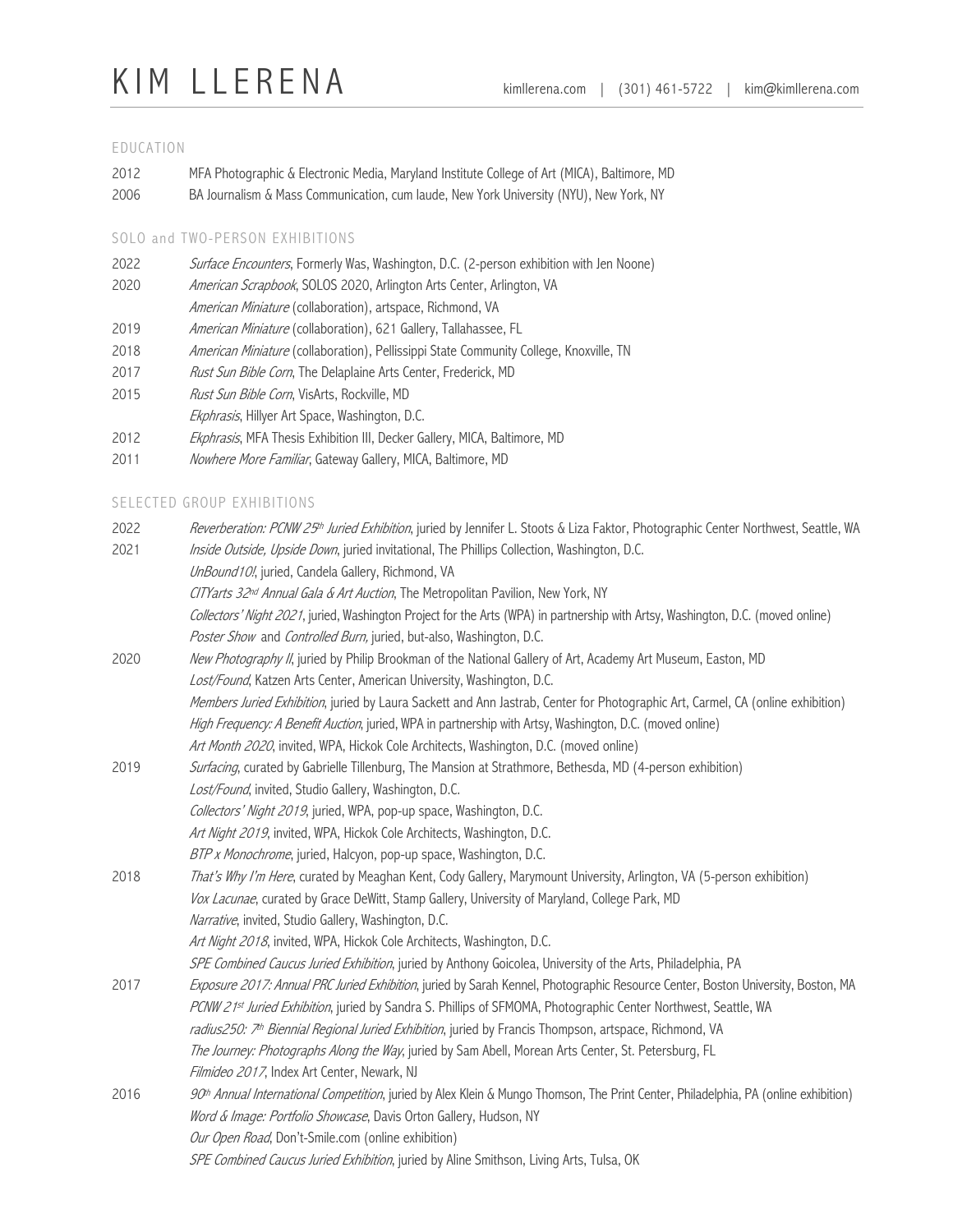|      | SPE Combined Caucus Juried Exhibition, Red Rock Resort, Las Vegas, NV (slideshow exhibition)                               |
|------|----------------------------------------------------------------------------------------------------------------------------|
| 2015 | HCP 33rd Annual Juried Membership Exhibition, juried by Russell Lord, Houston Center for Photography, Houston, TX          |
|      | Wish You Were Here 14, A.I.R. Gallery, Brooklyn, NY                                                                        |
|      | Small Towns, EWU Downtown Student Gallery, Cheney, WA                                                                      |
|      | Small Towns, Spokane Art School Gallery, Spokane, WA                                                                       |
| 2014 | The Trawick Prize Finalist Exhibition, Gallery B, Bethesda, MD                                                             |
|      | Still Life, juried by Rebecca Senf, Center for Fine Art Photography, Fort Collins, CO                                      |
|      | Art Night 2014, invited, WPA, Hickok Cole Architects, Washington, D.C.                                                     |
|      | 35-33-35 Anniversary Show, School 33 Art Center, Baltimore, MD                                                             |
|      | Off the Wall, George Mason University, Fairfax, VA                                                                         |
|      | 9/50 Southeast Arts Presenters Summit, Aint-Bad Magazine booth, Atlanta Contemporary Arts Center, Atlanta, GA              |
| 2013 | Sondheim Artscape Prize Semifinalist Exhibition, Decker Gallery, MICA, Baltimore, MD                                       |
|      | Regarding Territory, curated by Ginevra Shay, Furthermore Gallery, Washington, D.C.                                        |
|      | Looking Away, curated by Geoff Delanoy, Gormley Gallery, Notre Dame of Maryland University, Baltimore, MD                  |
|      | Smörgåsbord, juried by Paddy Johnson, Gallery CA, City Arts, Baltimore, MD                                                 |
|      | Printed Matter's LA Art Book Fair, Arts & Sciences Projects booth, The Geffen Contemporary at MOCA, Los Angeles, CA        |
|      | Open Space Publications & Multiples Fair, Guest Spot/The Reinstitute booth, D Center, Baltimore, MD                        |
| 2012 | Voyeurism & Intimacy: The Public/Private Divide in Photography, juried by Todd Hido, RayKo Photo Center, San Francisco, CA |
|      | Young Blood 2012, Maryland Art Place, Baltimore, MD                                                                        |
|      | Staging Over Manipulation, curated by Rod Malin, Guest Spot Art Space, Baltimore, MD (4-person exhibition)                 |
|      | LUX Juried Invitational Benefit Exhibition, nominated by Amy Cavanaugh Royce, Maryland Art Place, Baltimore, MD            |
|      | New Stand II, hosted by Arts & Sciences Projects, St. Mark's Bookshop, New York, NY                                        |
|      | Good Light, Current Space, Baltimore, MD (slideshow exhibition)                                                            |
| 2011 | Studious, juried by Shane Lavalette, hosted by Lay Flat and Light Work, Spark Gallery, Syracuse, NY                        |
|      | MFA First Year Show, Pinkard Gallery, MICA, Baltimore, MD                                                                  |

2010 Objects in the Mirror, hosted by Helac & Wirth Art Advisory, Kitchen Habitat, New York, NY

### AWARDS and HONORS

| 2021 | Permanent collection acquisition, The Phillips Collection, Washington, D.C.                                    |
|------|----------------------------------------------------------------------------------------------------------------|
|      | Semifinalist, The Trawick Prize: Bethesda Contemporary Art Awards, Bethesda, MD                                |
| 2020 | Arts & Humanities Fellowship Program Grant, FY2021, D.C. Commission on the Arts & Humanities, Washington, D.C. |
|      | Semifinalist, The Trawick Prize: Bethesda Contemporary Art Awards, Bethesda, MD                                |
| 2019 | Flash Forward Competition top 100 winner, The Magenta Foundation                                               |
|      | CENTER Review Santa Fe 100 photographer, Santa Fe, NM                                                          |
| 2016 | Semifinalist, 90 <sup>th</sup> Annual International Competition, The Print Center, Philadelphia, PA            |
| 2014 | Finalist, The Trawick Prize: Bethesda Contemporary Art Awards, Bethesda, MD                                    |

- 2013 Semifinalist, Janet & Walter Sondheim Artscape Prize, Baltimore, MD
- 2012 Finalist, Toby Devan Lewis Fellowship, MICA
- 2010-12 Photographic & Electronic Media Graduate Merit Fellowship, MICA
- 2011 Mid-Atlantic Graduate Student Scholarship Award, Society for Photographic Education

### PRESS and FEATURES

- 2022 "Mixed Media and Photography Collide in Surface Encounters." Louis Jacobson, Washington City Paper, April 26
- 2021 "American Scrapbook", Panorama, international collaborative project and digital platform, panorama.pm
	- "City Lights: Inside Outside, Upside Down. 64 Artists Opine on 2020." Louis Jacobson, Washington City Paper, Aug. 9
	- "In the galleries: Controlled Burn." Mark Jenkins, The Washington Post, May 28
	- "In the galleries: Posters and Flowers." Mark Jenkins, The Washington Post, Feb. 26
- 2020 "American Blues." W. Scott Olsen, LensCulture.com, June 30
- 2019 Issue 128, Fraction Magazine. Bree Lamb, Fractionmagazine.com, November